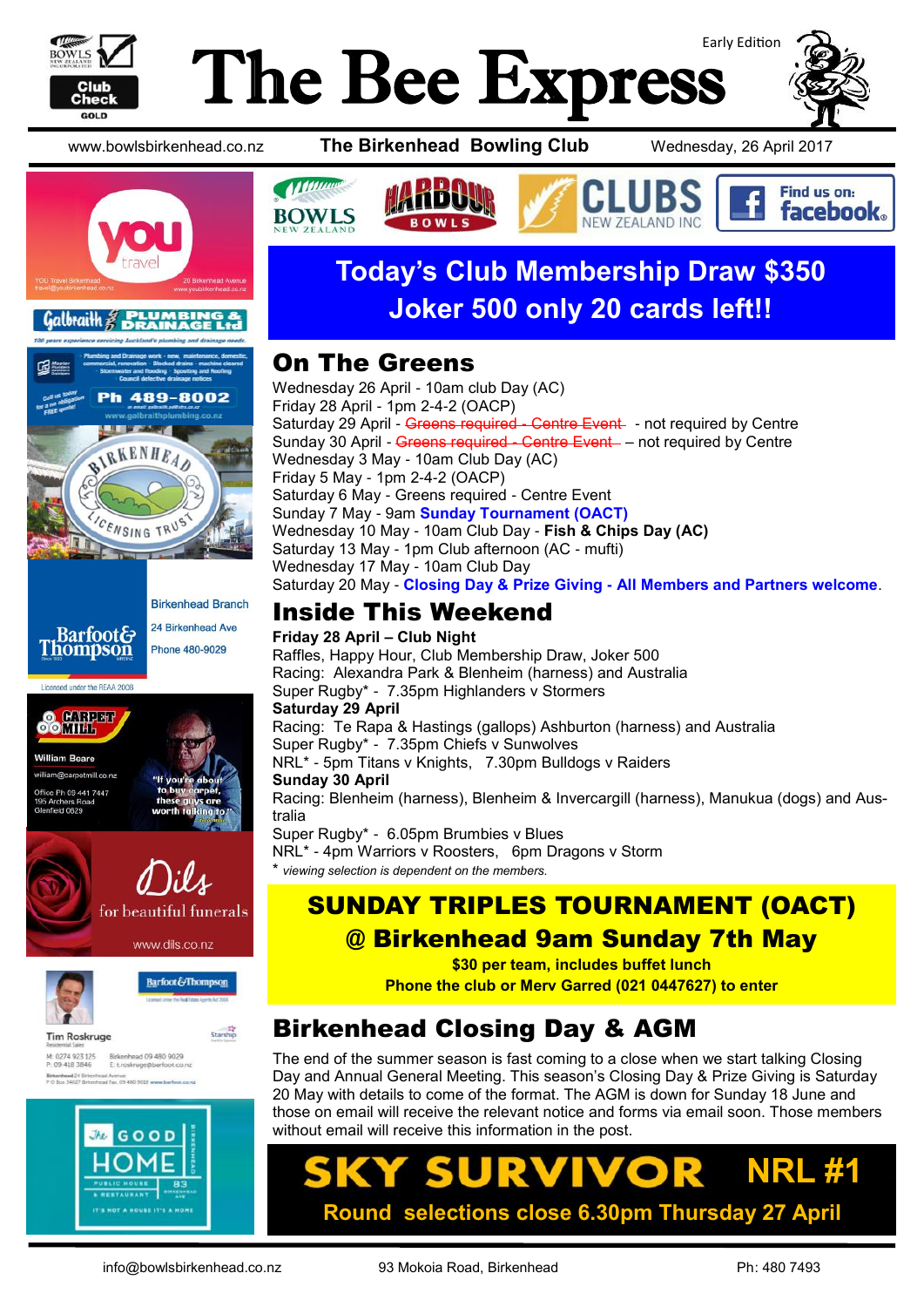www.bowlsbirkenhead.co.nz **The Birkenhead Bowling Club** Wednesday, 26 April 2017





#### First Year Singles

To watch five bowlers that started the season with no experience and see the standard played last weekend in the Club's First Year Singles was a tribute to the club coaches and the players themselves for the effort they have each put in. Saturday started off a dream day, not a breath of wind and the greens running beautifully. Round robin with the top two to play a final on Sunday. Stacy Munro ended the day undefeated and in top spot. His opponent in the final was not so easily found. John Stevens and Adam Richardson had two wins a piece. But with only one going through to the final it was to be John Stevens on a better differential.

Sunday and Mother Nature put on another stunning morning. Stevens holding a couple of shots on the first end and Munro sitting out Stevens's shot bowl to take the end. Stevens came back picking up one, Munro scored on the next two ends to ahead by three, Stevens took the next two ends to level the score (4-4). Munro took the next four to be up (11-4) before Stevens scored again. Munro and Stevens traded single shots the next two ends

with Munro ahead (12-5). The next four ends where all Stevens pulling within two shots (12-10). Munro scored a two to pull ahead (14-10) Stevens picking up singles on the next three ends to lie one behind (14-13). Next two ends were Munro's with a one and the first three of the game (18-13). The game was looking to be Munro's, but Stevens wasn't giving up, after all it's the first to twenty one and Munro still had three to score. A two, a one and a three on consecutive ends and Stevens was one shot in front (18-19), this was game on as the crowd on the deck become very quiet, a first for Birkenhead. Munro holding two, needing three to go out, ran at Stevens's bowl in third, They shook hands assuming Munro had gone out, but on closer inspection Munro only held two (20-19). The following end Munro picked up the one required and along with the game the title that you only ever get one shot at. Club First Year Singles Champion and after two hours fifteen minutes from the first bowls, that title was Stacy Munro's.



Heather Stevens





Adam Richardson



Champion 2016-17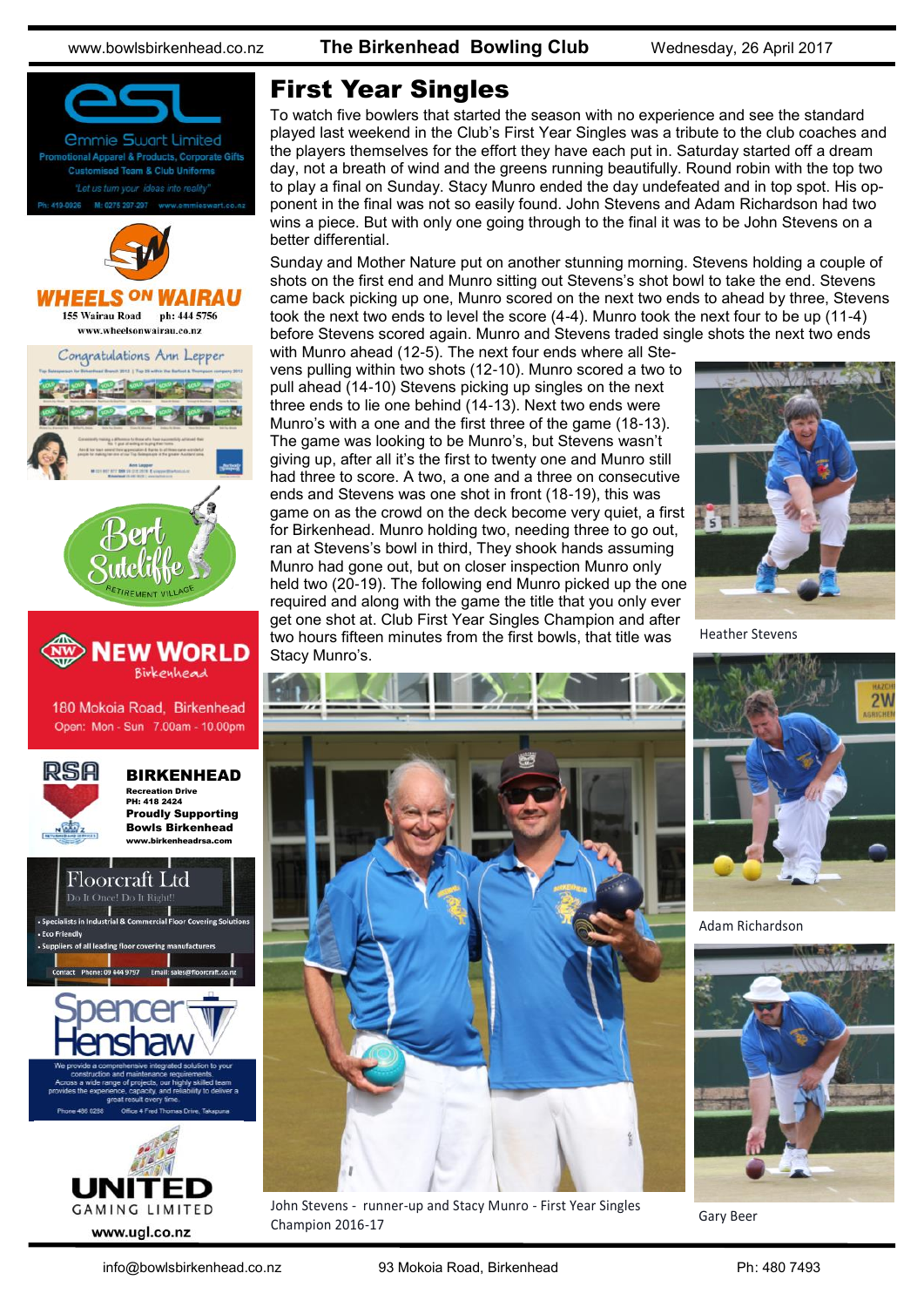489-8002

www.bowlsbirkenhead.co.nz **The Birkenhead Bowling Club** Wednesday, 26 April 2017



#### Winner Takes All

Starting after 1pm Tuesday the 1-5 Years Fours was played. One game, eighteen ends, winner takes all with Jimmy Heath's team successfully defending the title they won last season. Winners: J.Belcher, L.Croot, J Belcher, J. Heath (s). Runners-up: A.Richardson, S.Munro, G.Wallace, R.Henson (s)

#### Birkenhead ANZAC Parade 2017





# Thursday 11 May 7pm first game **Caller: Kevin "Scratchy" George**

Entry restricted to 18 years & over



**STEP AND IN** IRKENHEA

**24 Birkenhead Ave** 

Licensed under the REAA 2008

**G3** 





e Ph 09 441 7447 d 0629









Barfoot&Thompson

**Tim Roskruge** M: 0274 923 125 Birkenhead 09 480 9029<br>P: 09 418 3846 Etroskruge@barfoot.co





BIRKENHEAD Recreation Drive PH: 418 2424 Proudly Supporting Bowls Birkenhead www.birkenheadrsa.com